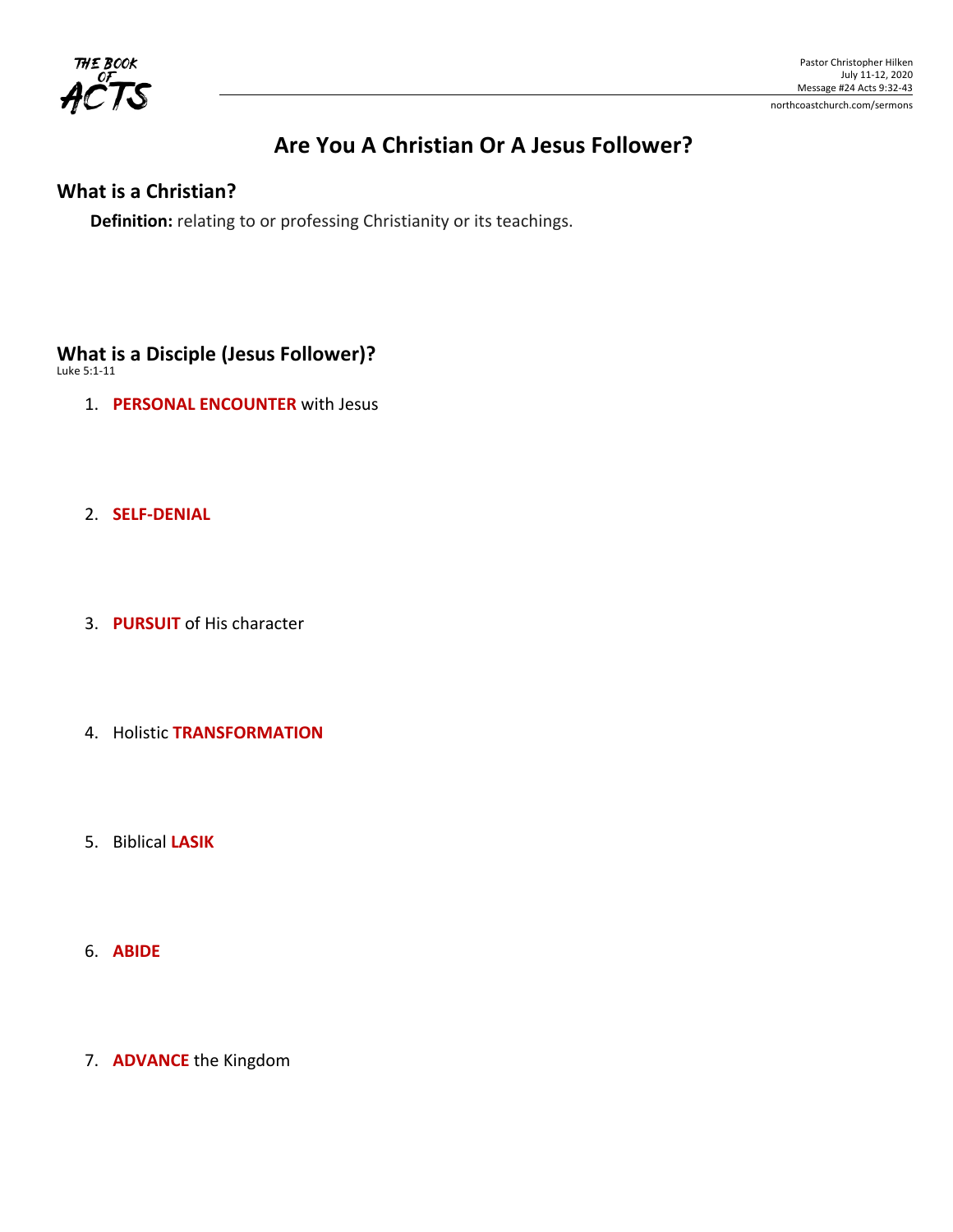## **Food for Thought**

#### For the week of July 12, 2020

(Questions and Scriptures for further study & discussion)

In light of the COVID-19 pandemic, we have adjusted the Food for Thought format so the questions can be used for group discussion as well as personal study and reflection.

#### **WHAT'S YOUR HIGHLIGHT?**

Looking back at your notes from this week's teaching, was there anything you heard for the first time or something that caught your attention, challenged or confused you?

#### **WHAT'S YOUR STORY?**

In this weekend's sermon, we learned about the seven defining marks of being a disciple. Looking back at that list, rank each of them on a scale of 1 to 5 (with 1 being the lowest) on how well that mark is being exhibited in your life right now. What did you learn might need your attention from doing this ranking?

#### **DIGGING DEEPER**

1. This weekend we heard that one of the marks of a disciple is abiding. Jesus uses a vineyard analogy in John 15:1-8 to show us what it takes to stay connected to Him so we can experience the power to live an abundant life. Read the passage and jot down the roles each of the main characters (God, Jesus and the believer) play and the responsibility each of them has in the spiritual growth process.

#### **John 15:1-8** *New International Version (NIV)*

"I am the true vine, and my Father is the gardener. <sup>2</sup> He cuts off every branch in me that bears no fruit, while every branch that does bear fruit he prunes so that it will be even more fruitful. <sup>3</sup> You are already clean because of the word I have spoken to you. <sup>4</sup> Remain in me, as I also remain in you. No branch can bear fruit by itself; it must remain in the vine. Neither can you bear fruit unless you remain in me. <sup>5</sup> "I am the vine; you are the branches. If you remain in me and I in you, you will bear much fruit; apart from me you can do nothing. <sup>6</sup> If you do not remain in me, you are like a branch that is thrown away and withers; such branches are picked up, thrown into the fire and burned. <sup>7</sup> If you remain in me and my words remain in you, ask whatever you wish, and it will be done for you. <sup>8</sup> This is to my Father's glory, that you bear much fruit, showing yourselves to be my disciples.

How could understanding these differing roles and responsibilities affect your spiritual growth?

What are some challenges for you to consistently remain in Christ?

2. Consistently living as a follower of Jesus can be challenging. It's easy to wonder, "How can we expect to be able to act like the sinless Savior of the world when we live in a fallen world and we have a sin nature?" What insights and encouragement do the following passages provide for why following Jesus is possible and why we don't have to accomplish it by sheer determination alone?

#### **Acts 1:8** *New International Version (NIV)*

<sup>8</sup> But you will receive power when the Holy Spirit comes on you; and you will be my witnesses in Jerusalem, and in all Judea and Samaria, and to the ends of the earth.

#### **John 16:7** *New International Version (NIV)*

<sup>7</sup> But very truly I tell you, it is for your good that I am going away. Unless I go away, the Advocate will not come to you; but if I go, I will send him to you.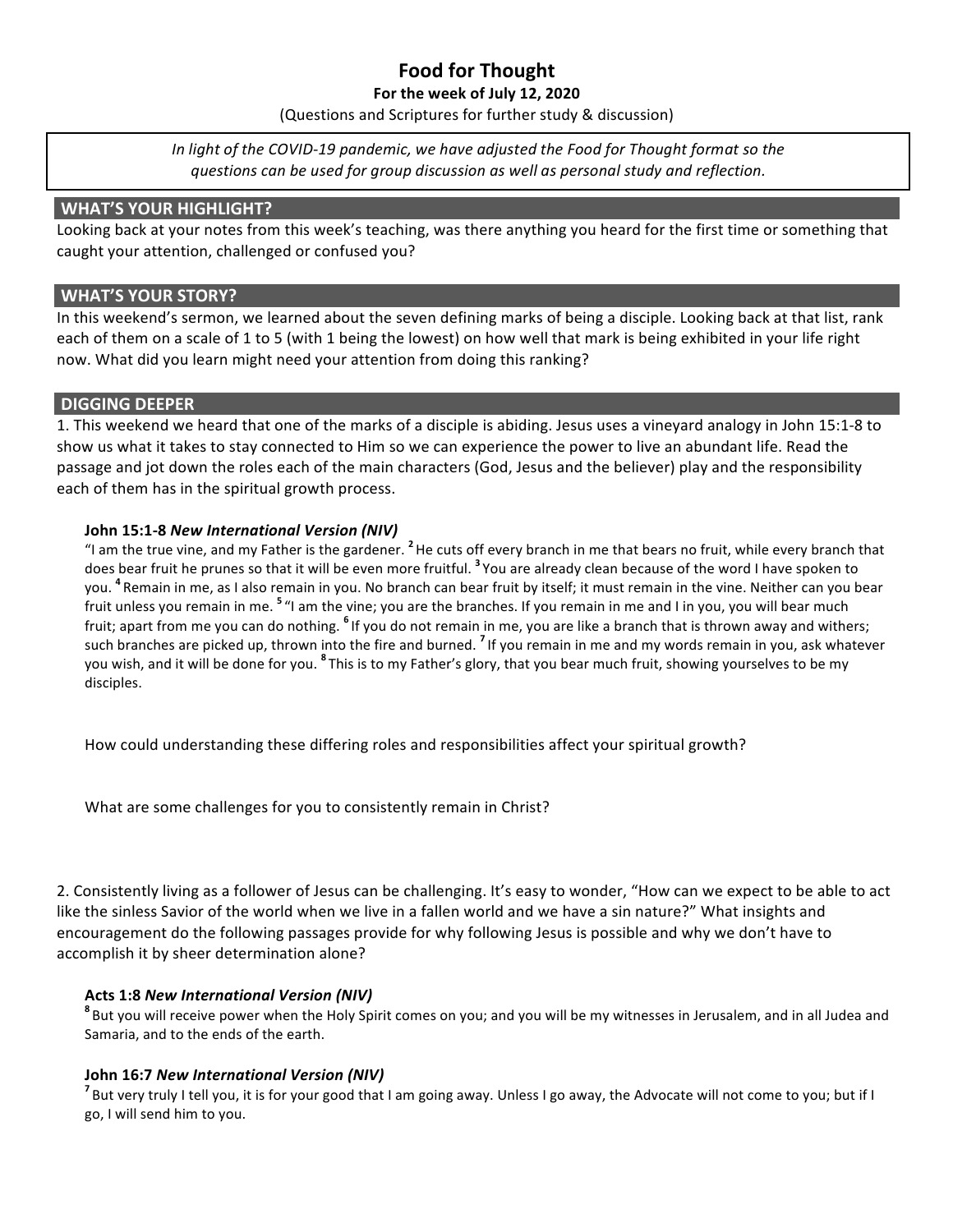#### **Galatians 5:16-26** *New International Version (NIV)*

<sup>16</sup> So I say, walk by the Spirit, and you will not gratify the desires of the flesh. <sup>17</sup> For the flesh desires what is contrary to the Spirit, and the Spirit what is contrary to the flesh. They are in conflict with each other, so that you are not to do whatever<sup>[c]</sup> you want. <sup>18</sup> But if you are led by the Spirit, you are not under the law. <sup>19</sup> The acts of the flesh are obvious: sexual immorality, impurity and debauchery; <sup>20</sup> idolatry and witchcraft; hatred, discord, jealousy, fits of rage, selfish ambition, dissensions, factions <sup>21</sup> and envy; drunkenness, orgies, and the like. I warn you, as I did before, that those who live like this will not inherit the kingdom of God. <sup>22</sup> But the fruit of the Spirit is love, joy, peace, forbearance, kindness, goodness, faithfulness, <sup>23</sup> gentleness and self-control. Against such things there is no law. <sup>24</sup> Those who belong to Christ Jesus have crucified the flesh with its passions and desires. <sup>25</sup> Since we live by the Spirit, let us keep in step with the Spirit. <sup>26</sup> Let us not become conceited, provoking and envying each other.

3. Another one of the marks of being a disciple is to pursue Jesus' character. In 2 Peter 1:3-9, the Apostle Peter gives a list of character qualities he calls us to develop so we can be more like Jesus. As you look at the list, are there any that you've specifically worked on in the past or been challenged to put into action?

#### **2 Peter 1:3-9** *New International Version (NIV)*

<sup>3</sup> His divine power has given us everything we need for a godly life through our knowledge of him who called us by his own glory and goodness. <sup>4</sup> Through these he has given us his very great and precious promises, so that through them you may participate in the divine nature, having escaped the corruption in the world caused by evil desires. <sup>5</sup> For this very reason, make every effort to add to your faith goodness; and to goodness, knowledge; <sup>6</sup> and to knowledge, self-control; and to self-control, perseverance; and to perseverance, godliness; <sup>7</sup> and to godliness, mutual affection; and to mutual affection, love. <sup>8</sup> For if you possess these qualities in increasing measure, they will keep you from being ineffective and unproductive in your knowledge of our Lord Jesus Christ. <sup>9</sup> But whoever does not have them is nearsighted and blind, forgetting that they have been cleansed from their past sins.

Is there one quality you think you need to be more intentional at putting into action?

Can you think of any potential roadblocks that keep you from developing godly character?

How could Philippians 2:12-13 help you maintain balance as you pursue character growth?

#### **Philippians 2:12-13** *New International Version (NIV)*

<sup>12</sup> Therefore, my dear friends, as you have always obeyed—not only in my presence, but now much more in my absence continue to work out your salvation with fear and trembling, <sup>13</sup> for it is God who works in you to will and to act in order to fulfill his good purpose.